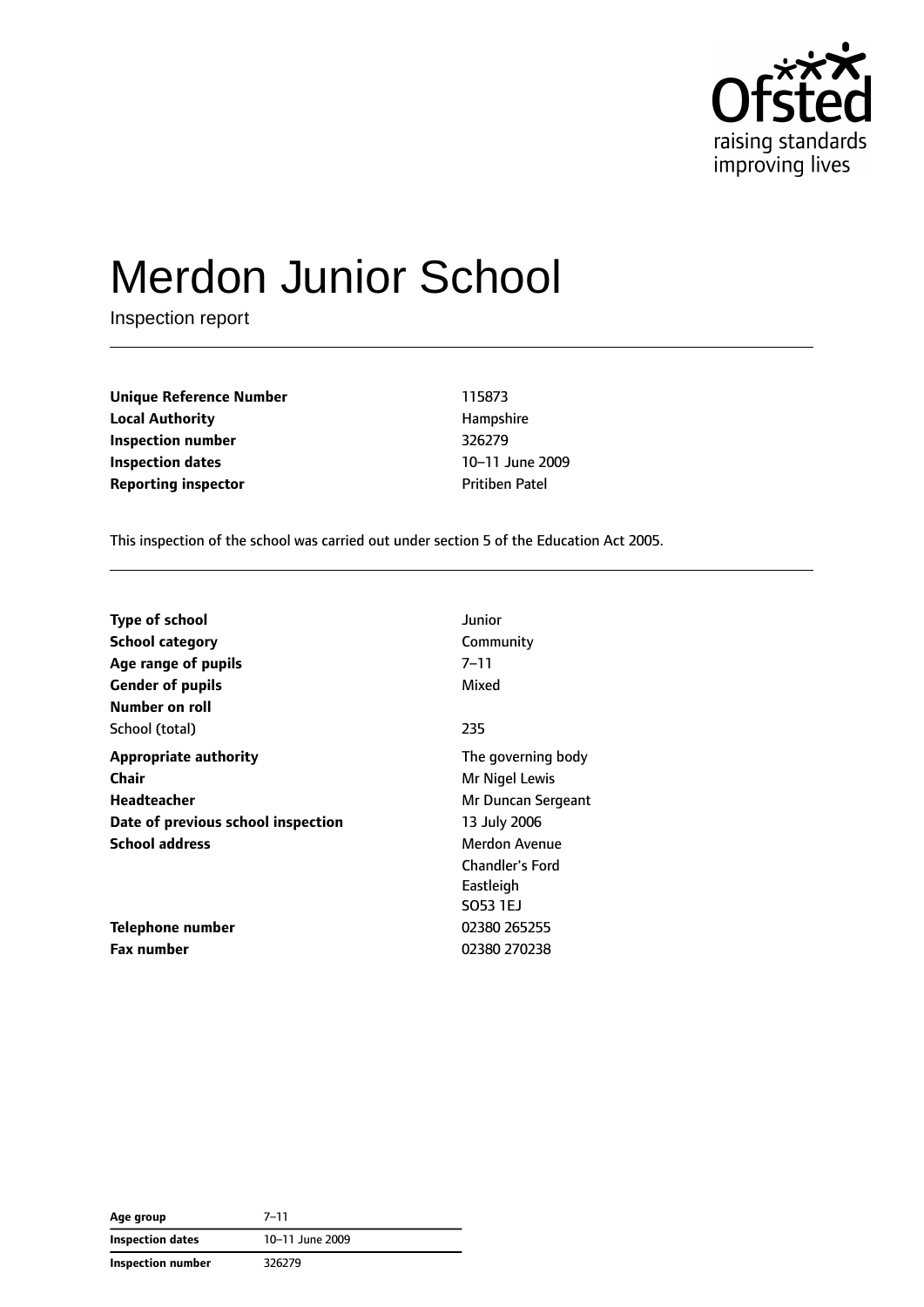.

<sup>©</sup> Crown copyright 2009

Website: www.ofsted.gov.uk

This document may be reproduced in whole or in part for non-commercial educational purposes, provided that the information quoted is reproduced without adaptation and the source and date of publication are stated.

Further copies of this report are obtainable from the school. Under the Education Act 2005, the school must provide a copy of this report free of charge to certain categories of people. A charge not exceeding the full cost of reproduction may be made for any other copies supplied.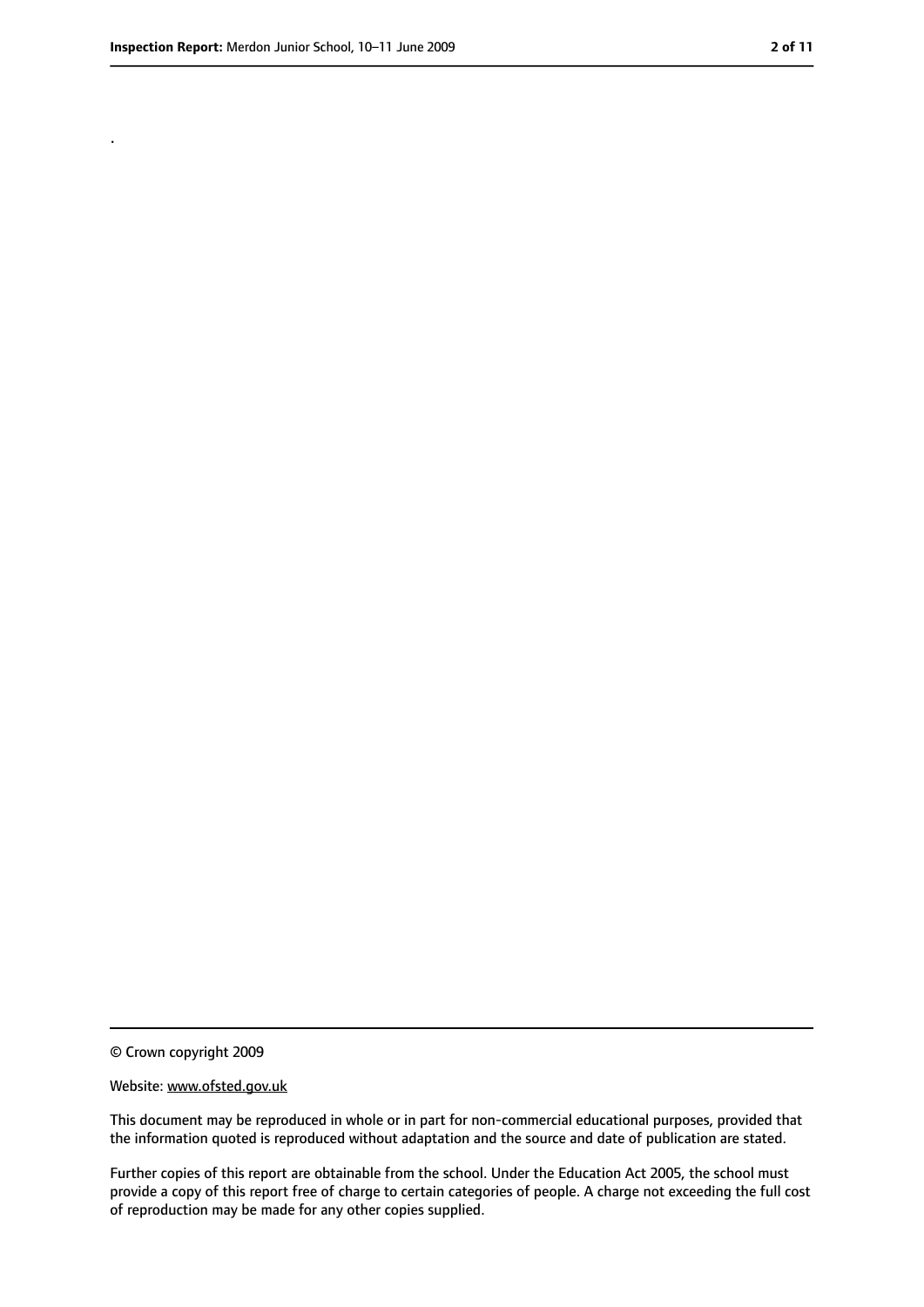### **Introduction**

The inspection was carried out by two Additional Inspectors.

#### **Description of the school**

The vast majority of pupils at Merdon are of White British origin and small proportions are from Asian and other backgrounds. The proportion of pupils from minority ethnic backgrounds is below average. An average proportion of pupils have learning difficulties and/or disabilities, such as speech, language, communication, behavioural and social needs. The proportion of pupils entitled to free school meals is below the national average. The school has attained the Artsmark Silver Award for providing pupils with a creative curriculum and the Advanced Healthy Schools Award for promoting healthy lifestyles.

#### **Key for inspection grades**

| Outstanding  |
|--------------|
| Good         |
| Satisfactory |
| Inadequate   |
|              |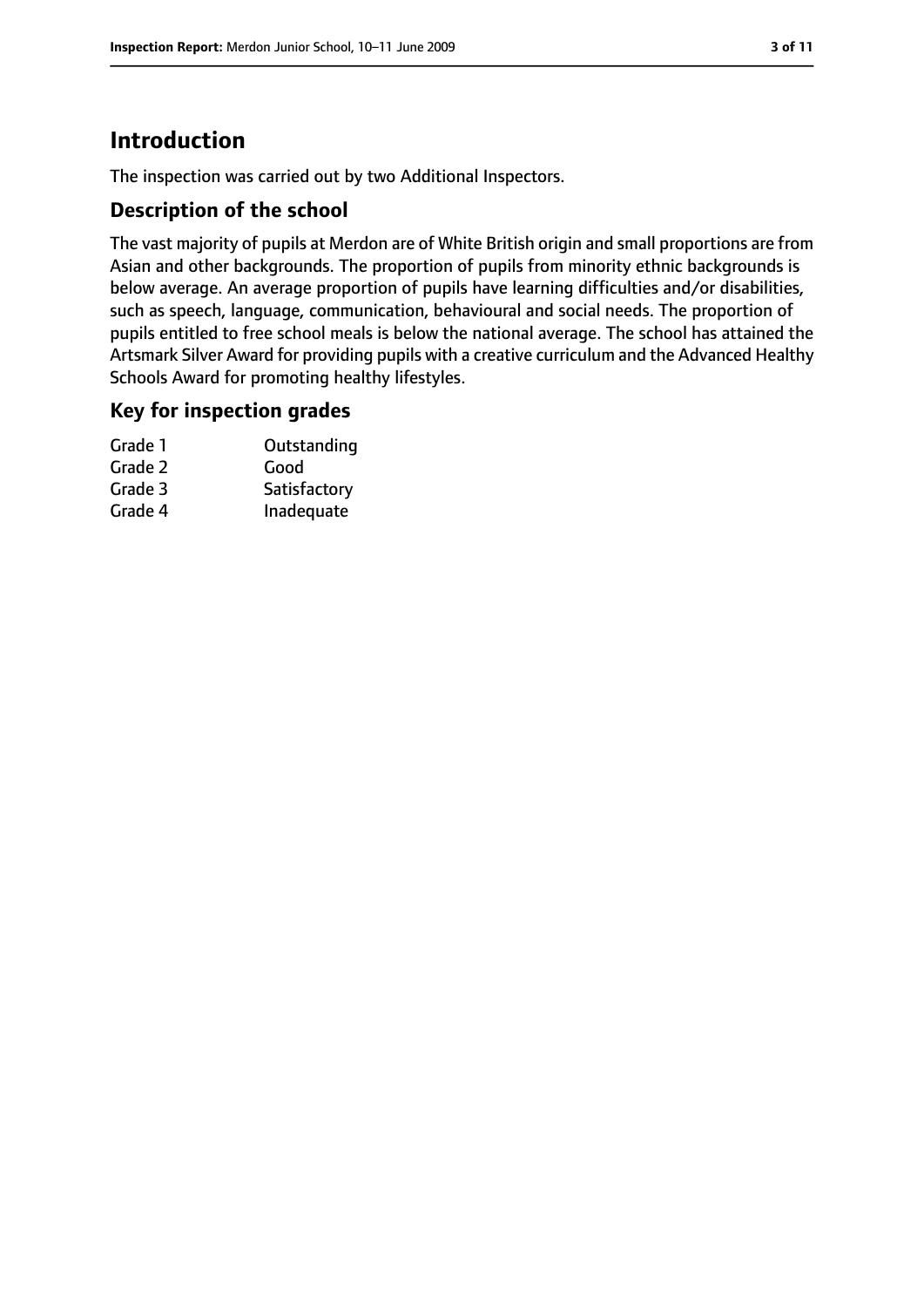#### **Overall effectiveness of the school**

#### **Grade: 3**

Merdon is a satisfactory school, with strengths in pupils' personal development, care and support. Pupils make satisfactory progress. They arrive at the school with above-average standards and attain above-average standards by the time they leave in Year 6. However, there are variations in standards year on year linked to the growing proportion of pupils with learning difficulties and/or disabilities. National test information for 2008 shows that standards were average in all areas but better in mathematics. The reason for this dip in standards was due to the increased proportion of pupils, particularly boys, with learning difficulties. The school has identified that standards in writing for all pupils requires improvement. As a result, various strategies to raise attainment have been employed, such as 'Talk Topics' to encourage pupils to think through their ideas before they write. Attainment in science, too, is a focus area. Consequently, pupils are given increased opportunities to carry out investigations. These strategies are beginning to have a positive impact on pupils' progress.

Pupils make satisfactory progress because teaching and learning are satisfactory. Positive features of teaching include relationships between staff and pupils, questioning and the setting of independent learning activities that actively engage pupils. In a Year 6 mathematics lesson, for example, pupils showed much resilience while busily trying to sort out a range of real life problems. Teachers' marking although regular, does not consistently inform pupils about what they need to do next to improve their work. In some lessons, pupils are not given prompts about time and, consequently, some pupils complete less work than they should. The school recognises that the overall quality of teaching and learning needs to improve in order for pupils to make better progress. The curriculum is good. Enrichment opportunities, such as Arts Week, where pupils paint murals, participate in miming activities and learn dance skills from specialists, have a good impact on enjoyment of their learning. The school has been awarded the Artsmark Silver in recognition of its development of pupils' creative skills.

Care, guidance and support are good. Pastoral care is a strong feature. Safeguarding procedures are securely in place. Pupils with learning difficulties and/or disabilities receive good support, which enables them to make good progress in mathematics and reading. Pupils know their targets and are being helped to learn different ways of assessing their own work. There are good whole-school assessment systems in place that are now being embedded into teachers' practice.

Most parents are happy with the school and praise the caring and nurturing ethos that has been created. Comments such as 'Merdon is good at producing happy and confident children' and 'My daughter has spent many happy years at Merdon' were typical. Pupils' personal development is good. They are sensible, mature and behave well. Their adoption of healthy lifestyles is outstanding: they have a very good understanding about healthy diets, eat healthy lunches and participate in a wide range of sports activities such as football, netball and cricket. In recognition of this, the school has been awarded Advanced Healthy School Status. Pupils' adoption of safe practices is outstanding: they have a very clear understanding about fire drill procedures and internet safety, and work safely in lessons when using different materials, for example in mathematics. Pupils' spiritual, moral, social and cultural development is good. Social and moral development are strengths as pupils work in pairs and teams in lessons and help each other in the playground as junior sports leaders. Pupils' contribution is outstanding as they participate in highly successful musical theatre productions, such as 'Seussical', and contribute very well through the school council and the house system. Due to the good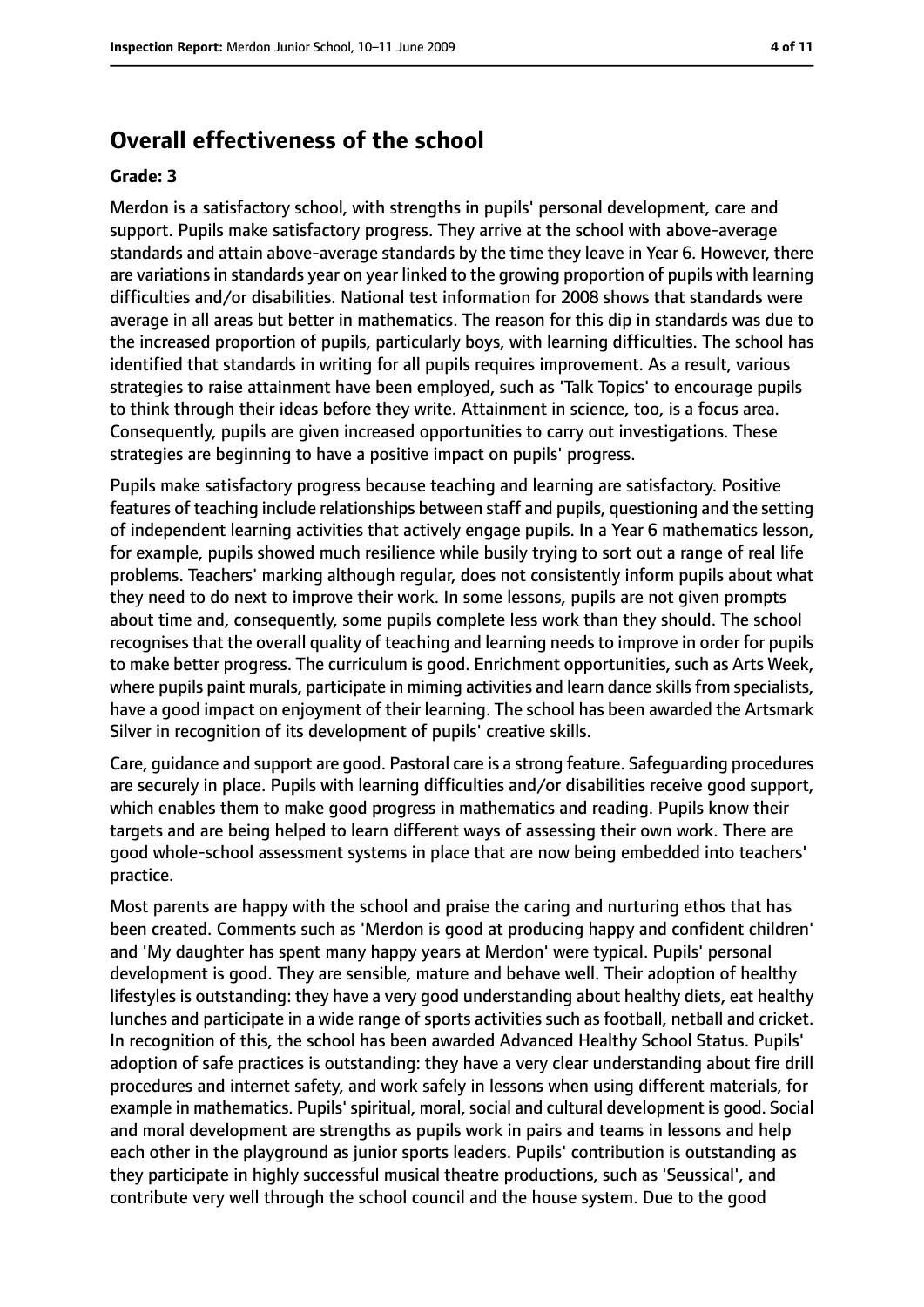development of pupils' independent skills and the above-average standards they attain, pupils are well prepared for the next stage of their schooling.

Leadership and management are satisfactory. The headteacher is supported well by an able deputy. Together, they have established good links with other stakeholders in order to improve outcomes for pupils, for example by collaborating with a cluster of schools offering beforeand after-school provision. The senior leadership team has recently been restructured and senior leaders have identified that it will take time before the impact of these key people can be fully measured. Thus, capacity to move forward is satisfactory.

#### **What the school should do to improve further**

- Improve the overall quality and consistency of teaching to enhance pupils' progress.
- Embed the consistent use of the good whole-school assessment systems that are in place.
- Embed the roles of senior leaders so that they have a greater impact on pupils' achievement.

A small proportion of the schools whose overall effectiveness is judged satisfactory but which have areas of underperformance will receive a monitoring visit by an Ofsted inspector before their next section 5 inspection.

### **Achievement and standards**

#### **Grade: 3**

Pupils' achievement is satisfactory over time. Where the quality of teaching and learning are better, the rate of pupil progress accelerates. Standards in 2008 dipped to average because of a high proportion of pupils with learning difficulties in the cohort, some of whom were absent from school owing to appointments and external assessments. Progress information provided by the school shows that these pupils are making good progress in reading and mathematics. This is the result of better and more regular tracking, which is then used to provide appropriate support programmes.

Pupils' attainment in writing, including that of the more able, was not as strong as that in mathematics in 2008. Senior leaders are implementing plans to ensure that pupils are given more opportunities to write across the curriculum, in order to raise attainment. Raising attainment in science, too, is a focus and, as a result, a recent Science Week was organised in order to provide pupils with opportunities to develop their scientific enquiry skills. Such strategies are beginning to have a positive impact on pupils' progress.

### **Personal development and well-being**

#### **Grade: 2**

Across the school, pupils enjoy learning, have a strong work ethic and are confident in their own abilities. Their spiritual, moral, social and cultural development is good, with the moral and social aspects being particularly strong. Behaviour is good throughout school and pupils are clear about what is expected of them. Through the personal, social and health education programme, as well as the wide range of sports and physical activities, pupils are developing an excellent understanding of healthy lifestyles. Year 6 pupils were very enthusiastic when talking to inspectors about the healthy eating presentation they put together for the rest of the school. Pupils' contribution through the school council and the house system, as well as by raising money for charity, is excellent. Pupils feel their views are taken seriously because of changes to the school library and playground as well as to the lunchtime provision. Pupils' enjoyment of school is demonstrated by their good attendance. Their above-average standards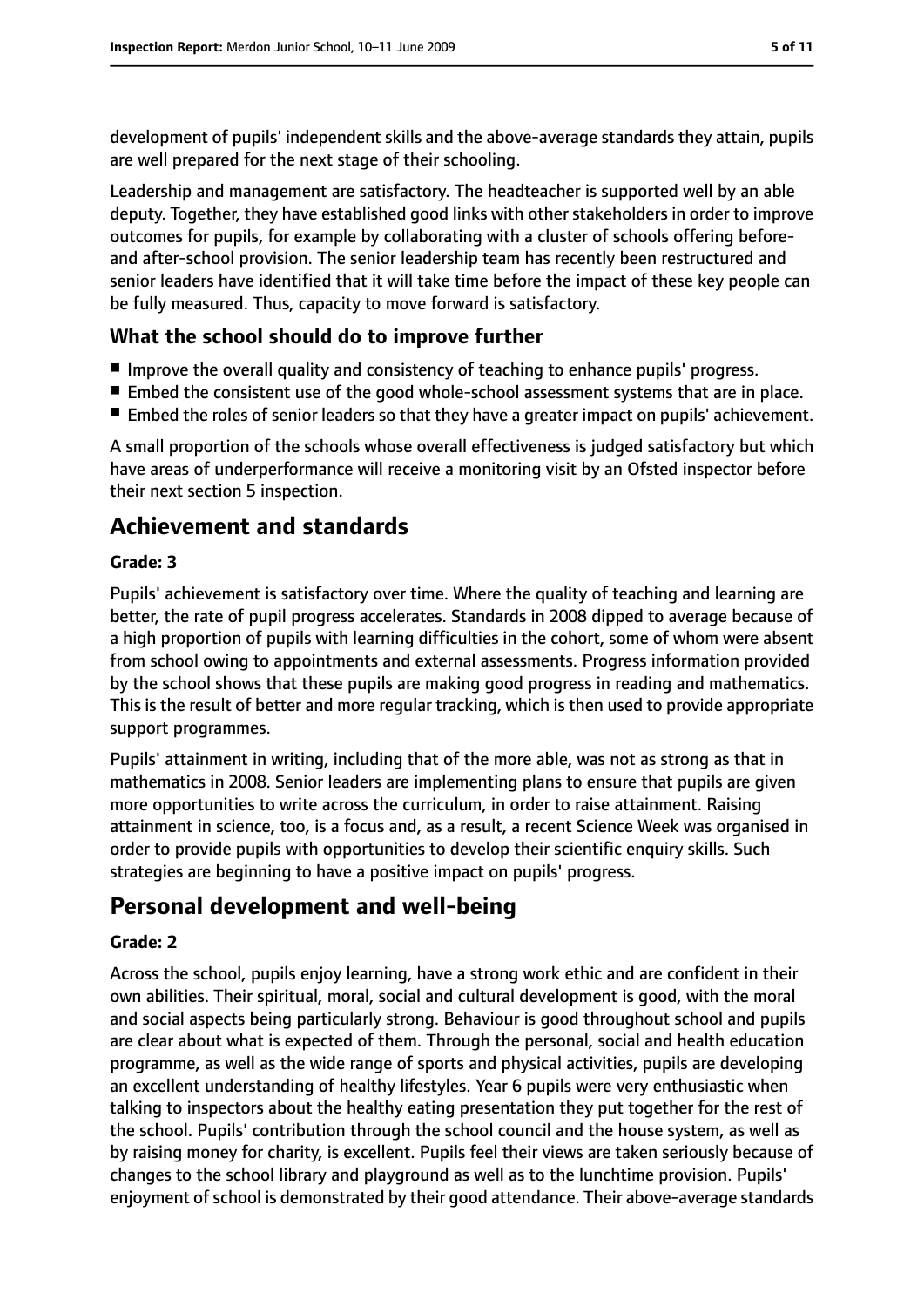in basic skills, positive attitude to work and strengths in interpersonal skills prepares them well for their future development.

### **Quality of provision**

#### **Teaching and learning**

#### **Grade: 3**

Although teaching is satisfactory overall, some good lessons were observed in both the upper and lower school. Throughout the school, teachers plan interesting activities and engage pupils' attention and interest successfully by using the interactive whiteboards, giving pupils opportunities to talk and reflect on their work, as well as by using interesting resources. Relationships are strong and pupils respond well to teachers' high expectations of their behaviour. Teachers plan different activities for pupils of different abilities. However, in some lessons assessment information is not used well to extend the skills and knowledge of all pupils, especially the more able ones. On these occasions, the rate of progress slows. Although teachers mark pupils' work regularly with comments of encouragement, they do not always provide pupils with information about how they could improve their work. Support staff make valuable contributions to lessons and they are deployed effectively.

#### **Curriculum and other activities**

#### **Grade: 2**

The curriculum contributes well to pupils' personal development and their positive attitudes to learning. Links between subjects are being further developed and are enabling pupils to learn in meaningful contexts and to transfer skills learnt in one subject to other areas of the curriculum. A range of visitors, such as authors and outside speakers, helps enrich the curriculum. Music is a strong feature and almost half the school population are learning to play musical instruments such as the keyboard, the recorder or woodwind or brass instruments. A wide range of extra-curricular clubs meet the differing interests of pupils well, such as chess, gardening and athletics. In addition, pupils also benefit from the specialist sports coaching they receive. French is taught throughout school and is contributing to pupils' understanding of different cultures. Improving attainment in writing is a current focus and, as a result, pupils are given more opportunities to write across the curriculum.

Information and communication technology is used effectively across the curriculum, for example, to solve mathematical problems, design menus and produce autobiographical writing.

#### **Care, guidance and support**

#### **Grade: 2**

'This school is like a big family. It is a caring school. There is always someone there to help you when you are upset and it treats everybody the same.' This comment from one of the pupils sums up the school's good pastoral provision. Procedures to protect and safeguard pupils are robust and meet statutory requirements. Particular care and guidance are readily available for those who have emotional and behaviour difficulties from the 'Friends Group'. As a result, they are able to access the full curriculum and develop good personal skills. The provision for pupils with learning difficulties is good. They make good progress towards their targets, especially in reading and mathematics, because their progress is monitored regularly and actions are taken to improve it further. The school uses its links with other schools and agencies well to provide good support and guidance for both pupils and their parents.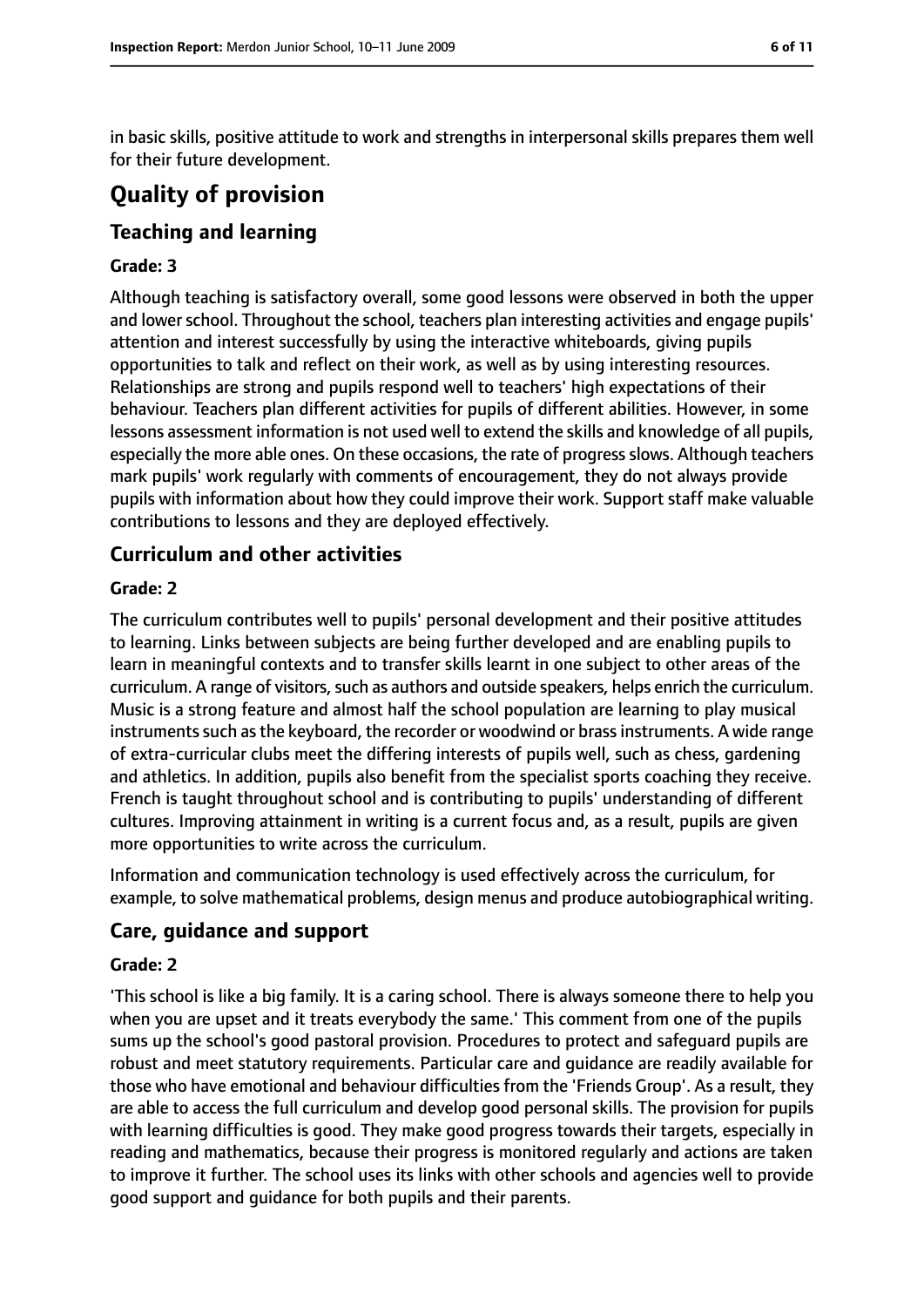Individual targets for pupils are set to guide learning in English and mathematics and they have a good understanding of them. Pupils are beginning to be involved in evaluating their work against these targets. Good whole-school assessment systems are in place which teachers are starting to use increasingly well in their practice.

### **Leadership and management**

#### **Grade: 3**

Senior leaders have worked hard to create a happy and caring environment in which pupils flourish in their personal development. Subject leaders, some of whom are new to their role, are beginning to develop a good understanding about the areas they lead and to carry out monitoring activities, such as observing teaching and learning, and pupil conferencing, as well as evaluating teachers' planning.

Self-evaluation is satisfactory. Relevant and appropriate priorities have been identified but have not yet been addressed with sufficient rigour. Governors provide good support to the school. They interview staff, visit lessons, help with reading activities and contribute to the school development plan. Community cohesion is satisfactory. Senior leaders have carried out a detailed audit of present provision, which promotes community cohesion and have put in place plans to address gaps, for example by planning a World Culture Day.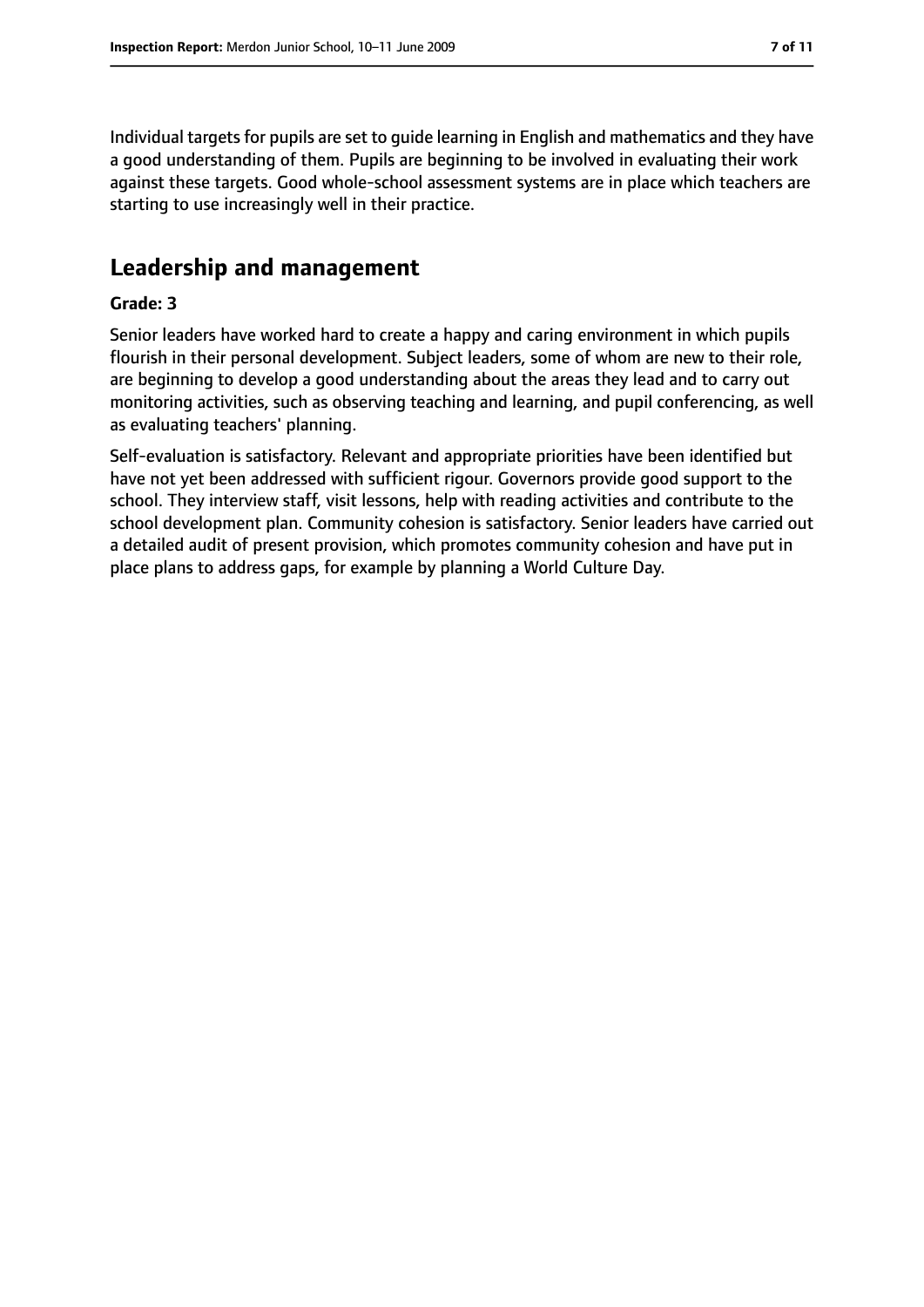**Any complaints about the inspection or the report should be made following the procedures set out in the guidance 'Complaints about school inspection', which is available from Ofsted's website: www.ofsted.gov.uk.**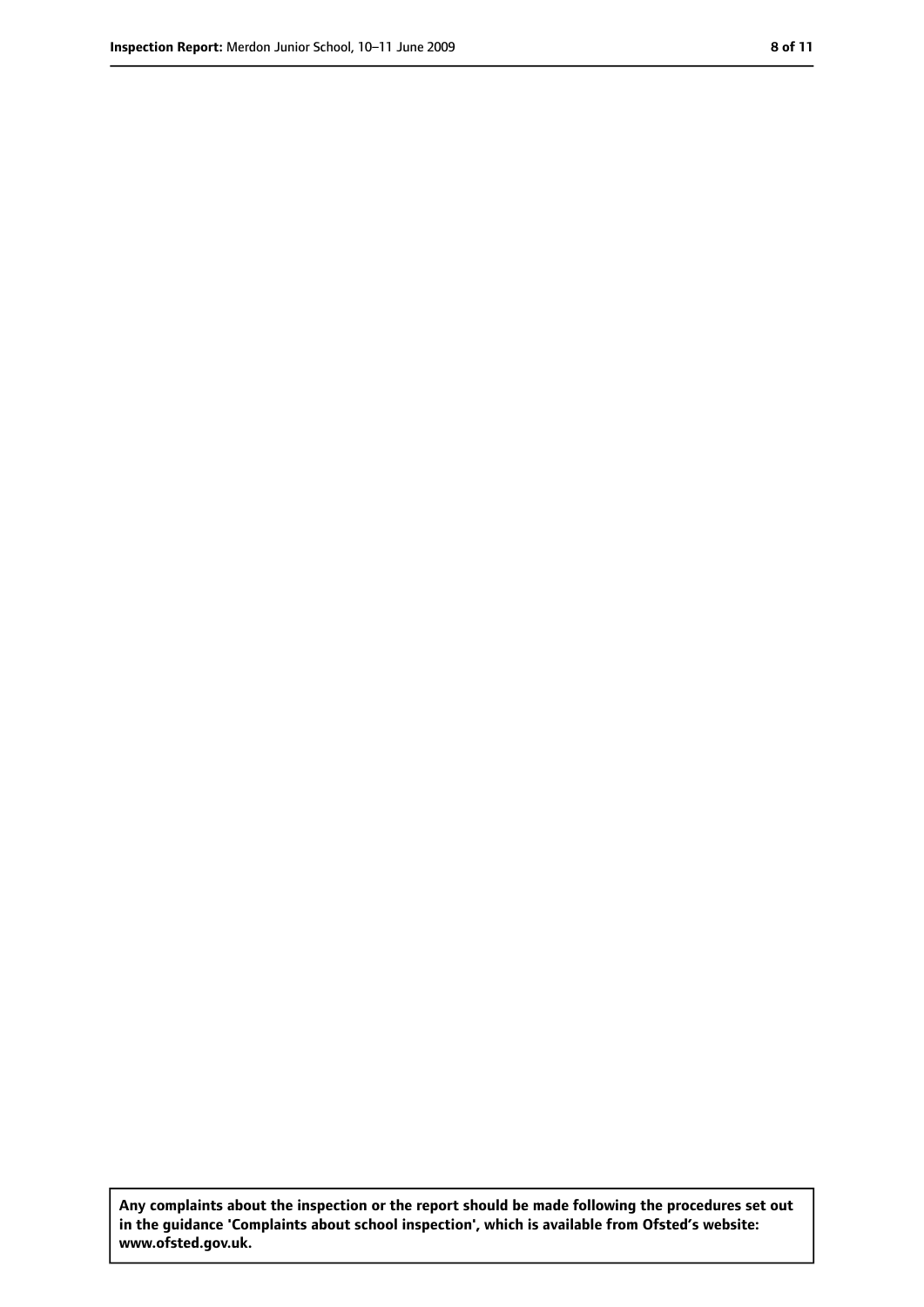## **Inspection judgements**

| Key to judgements: grade 1 is outstanding, grade 2 good, grade 3 satisfactory, and | <b>School</b>  |
|------------------------------------------------------------------------------------|----------------|
| grade 4 inadequate                                                                 | <b>Overall</b> |

#### **Overall effectiveness**

| How effective, efficient and inclusive is the provision of<br>education, integrated care and any extended services in meeting the<br>needs of learners? |     |
|---------------------------------------------------------------------------------------------------------------------------------------------------------|-----|
| Effective steps have been taken to promote improvement since the last<br>inspection                                                                     | Yes |
| How well does the school work in partnership with others to promote learners'<br>well being?                                                            |     |
| The capacity to make any necessary improvements                                                                                                         |     |

#### **Achievement and standards**

| How well do learners achieve?                                                                                 |  |
|---------------------------------------------------------------------------------------------------------------|--|
| The standards <sup>1</sup> reached by learners                                                                |  |
| How well learners make progress, taking account of any significant variations  <br>between groups of learners |  |
| How well learners with learning difficulties and/or disabilities make progress                                |  |

#### **Annex A**

<sup>&</sup>lt;sup>1</sup>Grade 1 - Exceptionally and consistently high; Grade 2 - Generally above average with none significantly below average; Grade 3 - Broadly average to below average; Grade 4 - Exceptionally low.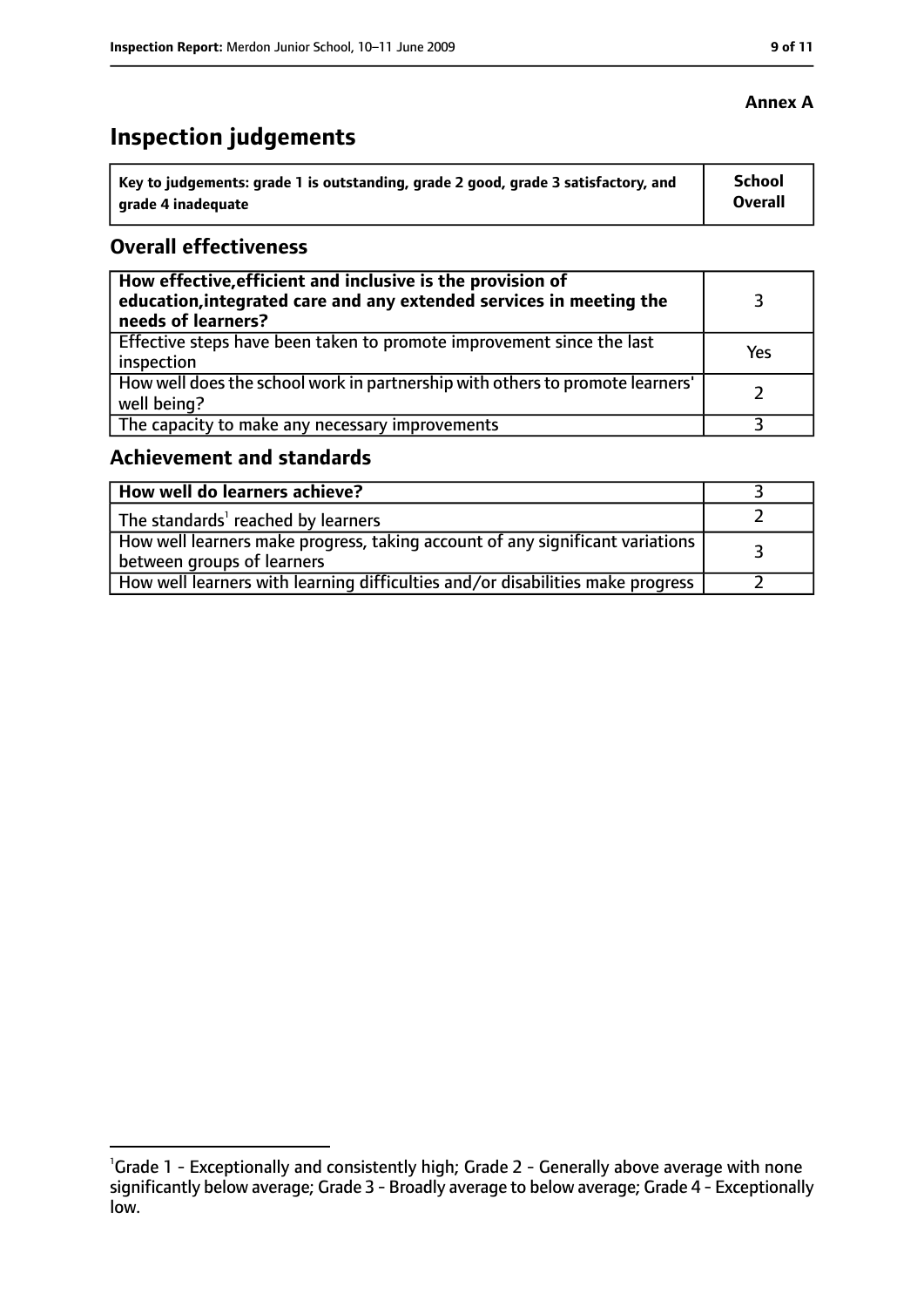### **Personal development and well-being**

| How good are the overall personal development and well-being of the<br>learners?                                 |  |
|------------------------------------------------------------------------------------------------------------------|--|
| The extent of learners' spiritual, moral, social and cultural development                                        |  |
| The extent to which learners adopt healthy lifestyles                                                            |  |
| The extent to which learners adopt safe practices                                                                |  |
| The extent to which learners enjoy their education                                                               |  |
| The attendance of learners                                                                                       |  |
| The behaviour of learners                                                                                        |  |
| The extent to which learners make a positive contribution to the community                                       |  |
| How well learners develop workplace and other skills that will contribute to<br>their future economic well-being |  |

### **The quality of provision**

| How effective are teaching and learning in meeting the full range of<br>learners' needs?              |  |
|-------------------------------------------------------------------------------------------------------|--|
| How well do the curriculum and other activities meet the range of needs and<br>interests of learners? |  |
| How well are learners cared for, quided and supported?                                                |  |

### **Leadership and management**

| How effective are leadership and management in raising achievement<br>and supporting all learners?                                              |     |
|-------------------------------------------------------------------------------------------------------------------------------------------------|-----|
| How effectively leaders and managers at all levels set clear direction leading<br>to improvement and promote high quality of care and education |     |
| How effectively leaders and managers use challenging targets to raise standards                                                                 | 3   |
| The effectiveness of the school's self-evaluation                                                                                               | 3   |
| How well equality of opportunity is promoted and discrimination eliminated                                                                      | 3   |
| How well does the school contribute to community cohesion?                                                                                      | 3   |
| How effectively and efficiently resources, including staff, are deployed to<br>achieve value for money                                          |     |
| The extent to which governors and other supervisory boards discharge their<br>responsibilities                                                  |     |
| Do procedures for safequarding learners meet current government<br>requirements?                                                                | Yes |
| Does this school require special measures?                                                                                                      | No  |
| Does this school require a notice to improve?                                                                                                   | No  |